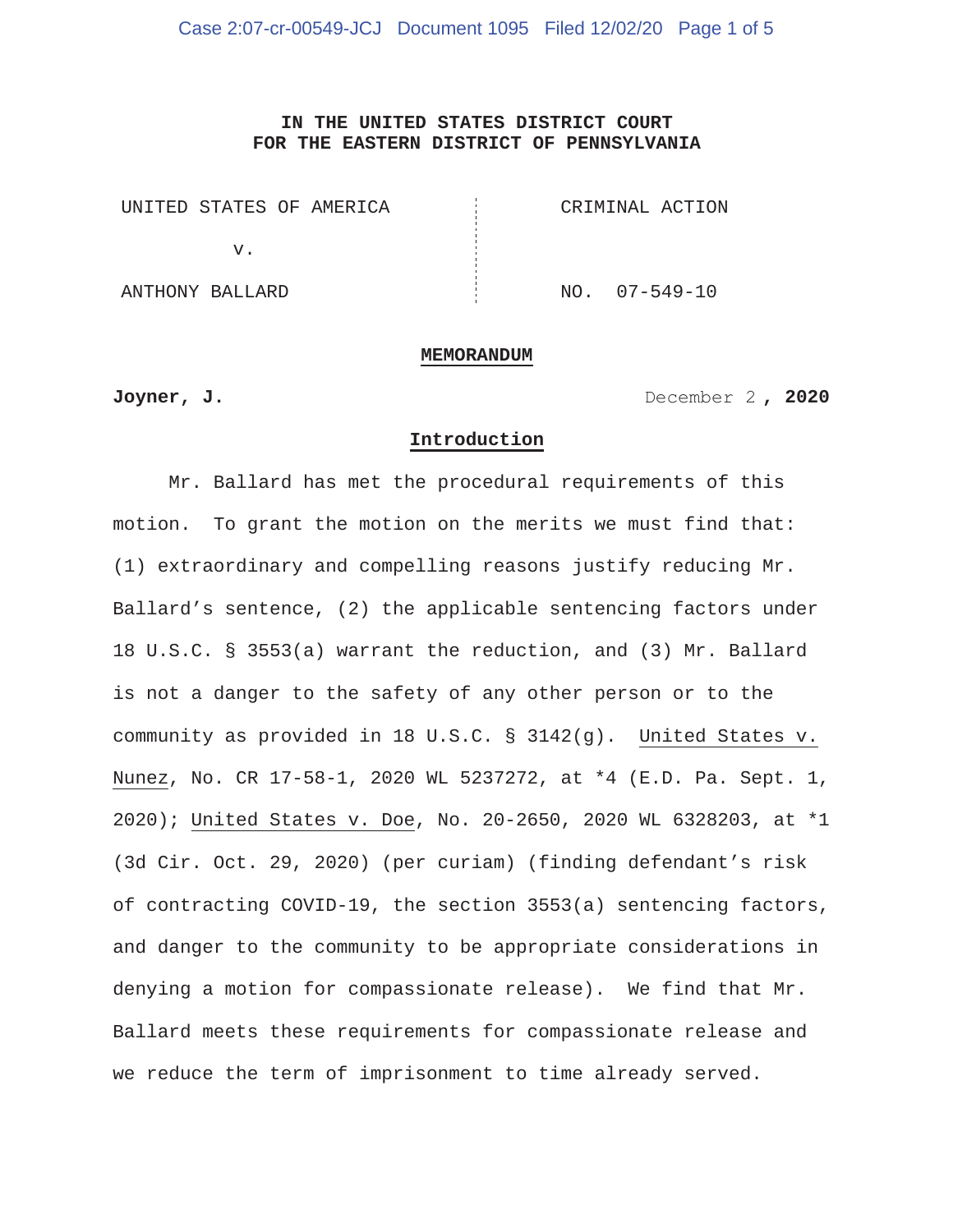### **Extraordinary and Compelling Reasons**

Mr. Ballard's underlying health conditions, which place him at greater risk of serious illness or death from COVID-19, are extraordinary and compelling reasons justifying a reduction in sentence. The inquiry into extraordinary and compelling circumstances is fact specific and courts have varied widely in their reasoning and outcomes. It is clear, however, that we must consider in combination "the circumstances of the COVID-19 pandemic, the defendant's health conditions, the defendant's age and the risk of contracting COVID-19 at the defendant's facility." United States v. Babbitt, No. CR 18-384, 2020 WL 6153608, at \*5 (E.D. Pa. Oct. 21, 2020); see also United States v. Raia, 954 F.3d 594, 597 (3d Cir. 2020) ("the mere existence of COVID-19 in society and the possibility that it may spread to a particular prison alone cannot independently justify compassionate release"). Mr. Ballard is 50 years old and a longtime former smoker. He suffers from documented lung abnormalities, including pulmonary nodules and reticular scarring of the lungs. Malignancy has not been ruled out and he has a dry cough, decreased exercise tolerance, and shortness of breath. According to the Centers for Disease Control and Prevention ("CDC"), Mr. Ballard's history of smoking alone is sufficient to put him at "increased risk of severe illness from the virus that causes COVID-19." People with Certain Medical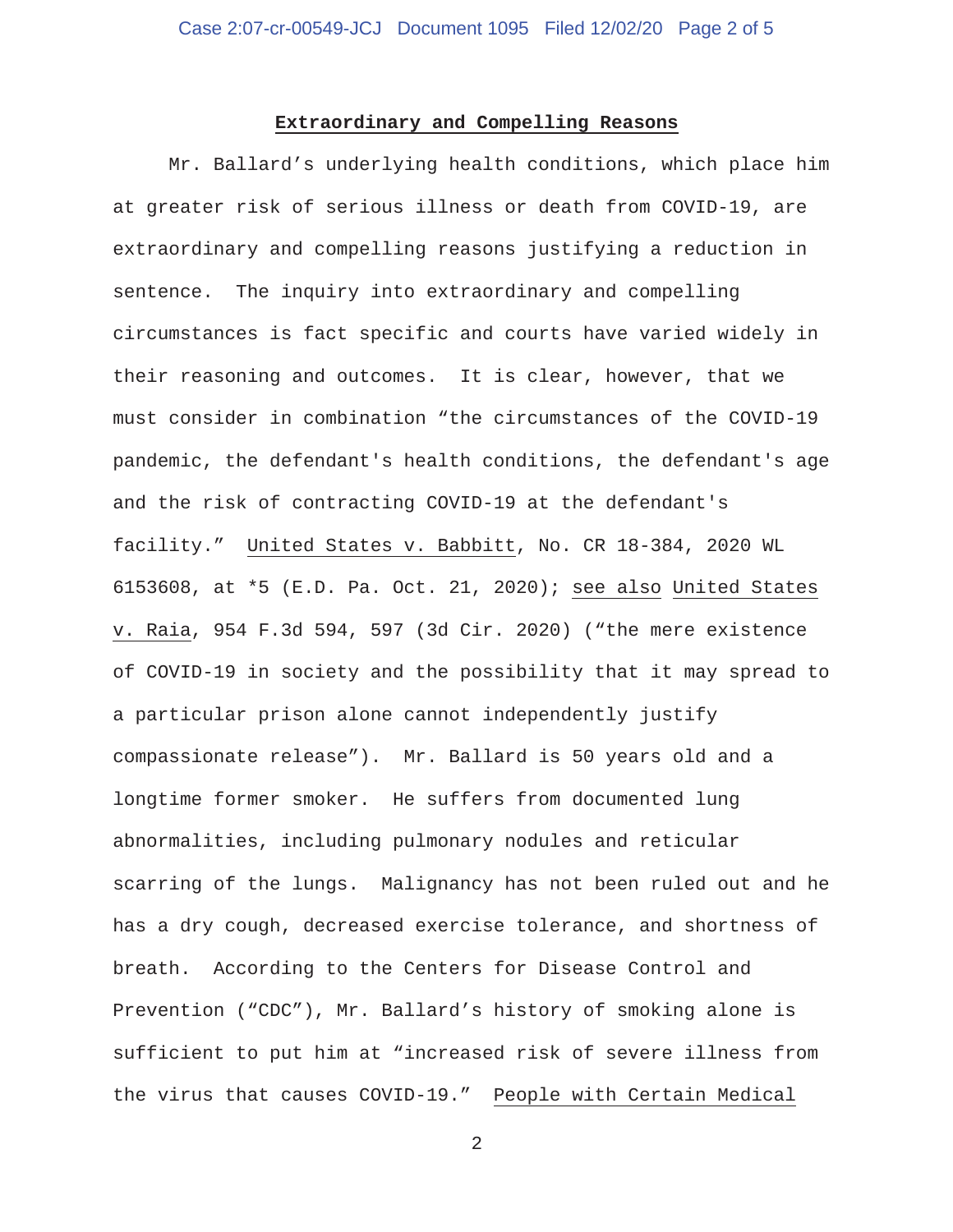# Case 2:07-cr-00549-JCJ Document 1095 Filed 12/02/20 Page 3 of 5

Conditions, CDC https://www.cdc.gov/coronavirus/2019-ncov/needextra-precautions/people-with-medical-conditions.html (last updated Nov. 2, 2020). Courts have found defendants with conditions in the CDC's "increased risk" category, like smoking, to present extraordinary and compelling reasons for compassionate release. See, e.g., United States v. Rodriguez, 451 F. Supp. 3d 392, 400–01 (E.D. Pa. 2020) ("the outbreak of COVID-19 and [defendant's] underlying medical conditions that place him at a high risk should he contract the disease—present 'extraordinary and compelling reasons' to reduce his sentence"). Further, there is an "actual, non-speculative risk of exposure to COVID-19" at FCI Miami. United States v. Somerville, 463 F. Supp. 3d 585, 597 (W.D. Pa. 2020). Currently, 26 staff members and four inmates at FCI Miami have confirmed active cases of COVID-19. COVID-19 Cases, BOP https://www.bop.gov/coronavirus/ (last updated Nov. 24, 2020). Nationally, 145 federal inmates have died due to the virus and 23,444 inmates have tested positive. Id. Even with proper precautions, Mr. Ballard may contract COVID-19 at FCI Miami and his particular health conditions put him at increased risk of serious illness or death from the virus. The combination of Mr. Ballard's specific risk profile, the circumstances at FCI Miami, and the rising rates of the virus across the country, constitute extraordinary and compelling reasons under 18 U.S.C.  $\S$  3582(c)(1)(A)(i).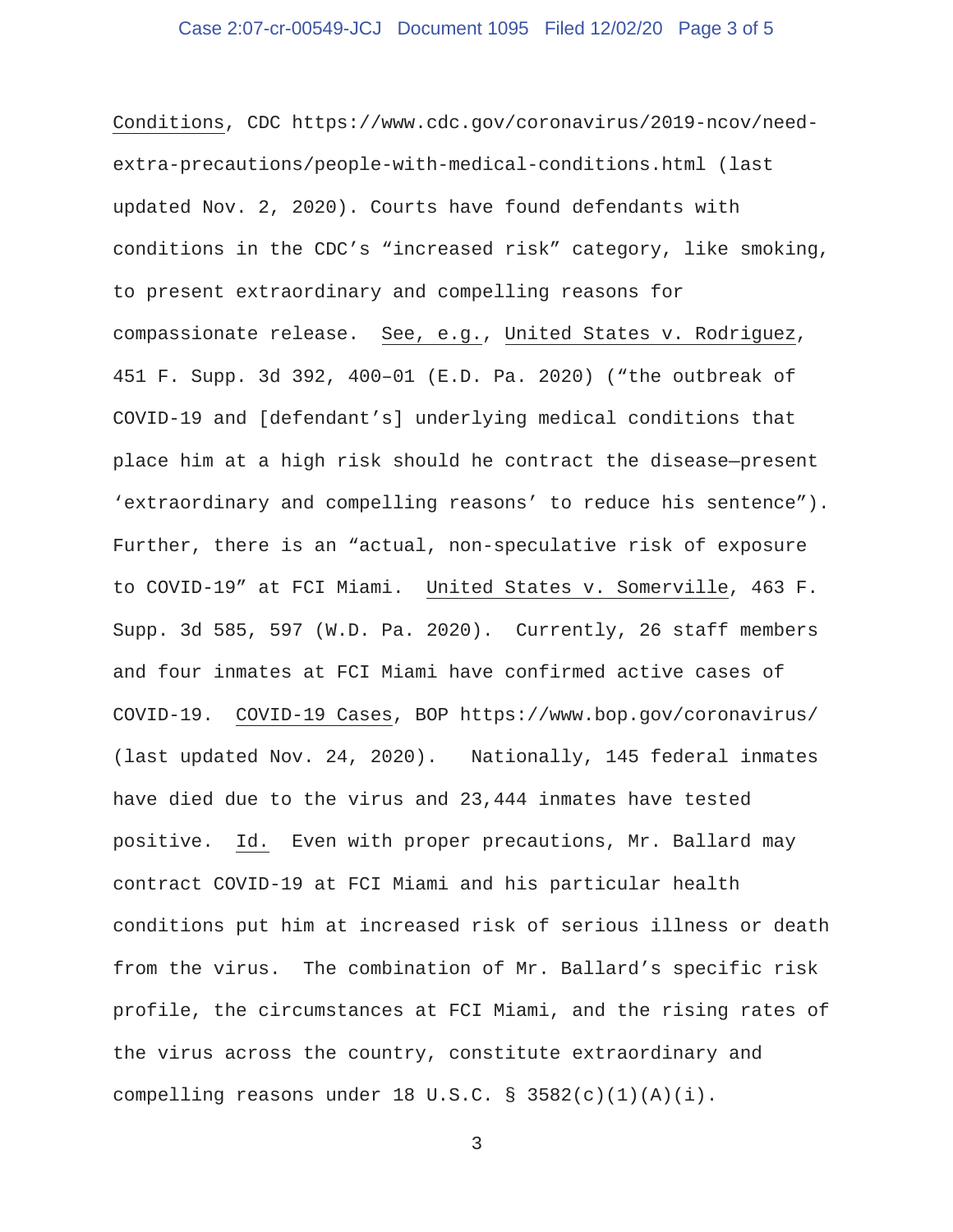# **18 U.S.C. § 3553(a) Sentencing Factors**

The section 3553(a) factors do not outweigh these extraordinary and compelling circumstances warranting compassionate release. Before granting the motion, we must consider whether reducing Mr. Ballard's sentence would undermine the goals of his original sentence. United States v. Walls, No. 2:12-CR-00173, 2020 WL 6390597, at \*11 (W.D. Pa. Nov. 2, 2020). Mr. Ballard has already served almost 13 years in prison or about 75 percent of his 204-month sentence. His anticipated release date is July 29, 2022 and he is eligible for home confinement on January 29, 2022. 13 years of incarceration reflect the seriousness of Mr. Ballard's offense and provide sufficient punishment and respect for the law, while deterring similar criminal conduct. Mr. Ballard has met the educational goals of sentencing, commendably participating in 28 courses and a drug education group. Mr. Ballard's demonstrated rehabilitation will serve to protect the public from any future crimes. Given the grave risk that continued incarceration poses in the current pandemic, serving the remainder of Mr. Ballard's original sentence is not necessary to comply with the purposes of sentencing.

### **Danger to the Community**

Reducing Mr. Ballard's sentence does not pose a danger to the community or to an individual. Before granting a sentence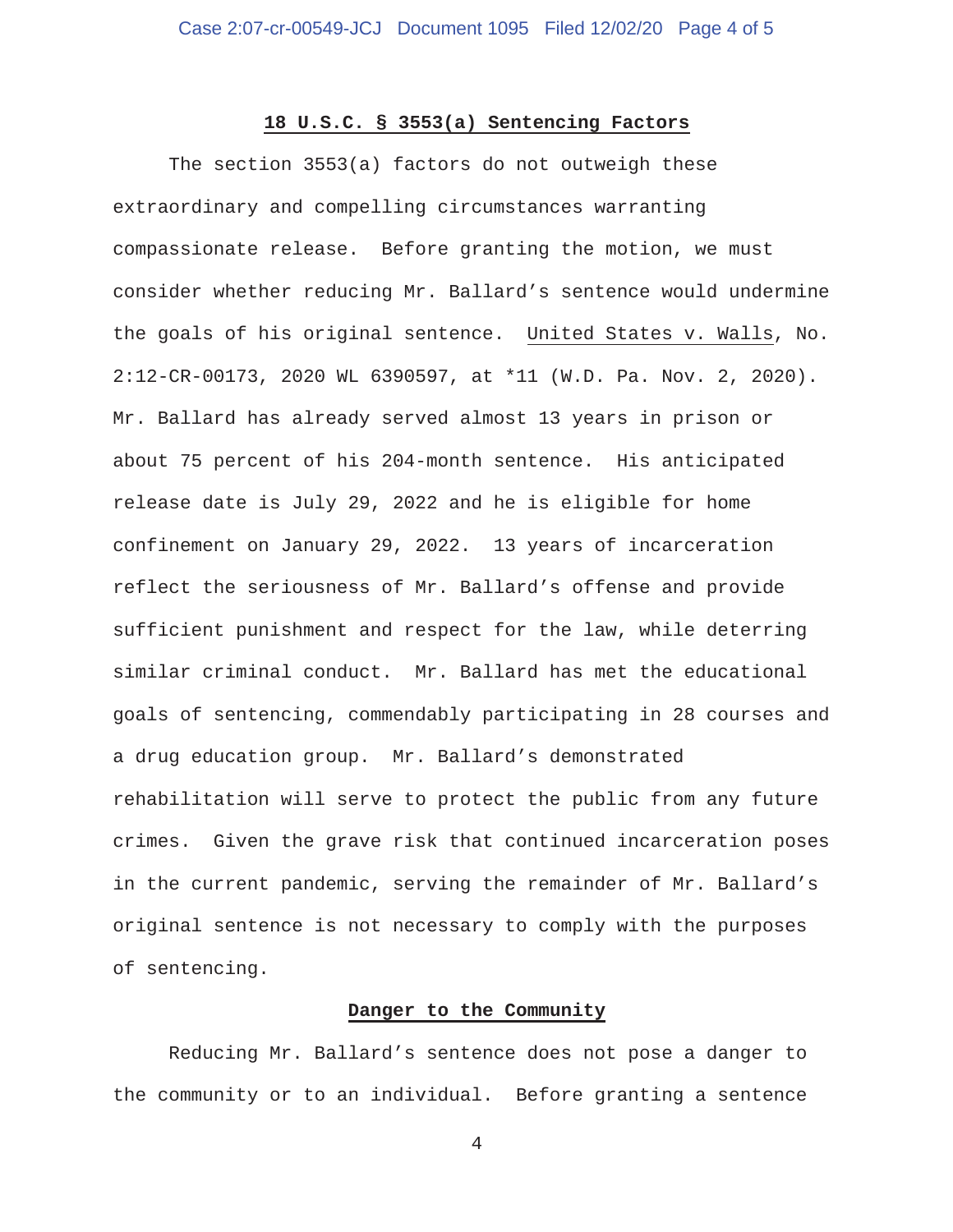# Case 2:07-cr-00549-JCJ Document 1095 Filed 12/02/20 Page 5 of 5

reduction, this Court must determine that the defendant is not a danger to the safety of any other person or to the community, considering the 18 U.S.C. § 3142(g) factors. United States v. Adeyemi, No. CR 06-124, 2020 WL 3642478, at \*31 (E.D. Pa. July 6, 2020). Mr. Ballard pled guilty to the nonviolent but serious offense of conspiracy to distribute five kilograms or more of cocaine, in violation of 21 U.S.C. §§ 846 and has two prior drug felony convictions. Since the time of his crimes, Mr. Ballard has focused on his rehabilitation and has given no indication that he is currently a danger to the community. In his almost 13 years in custody, Mr. Ballard has had only one nonviolent incident report and he has not had a disciplinary incident for seven years. The numerous courses Mr. Ballard has taken in prison have contributed to his rehabilitation. Mr. Ballard intends to live with his parents upon release and has already secured employment. The many letters submitted to this Court from family and friends evidence Mr. Ballard's significant community support. The ten-year term of supervised release previously imposed will further serve to protect the public.

# **Conclusion**

Finding extraordinary and compelling circumstances, considering the 18 U.S.C. § 3553(a) factors, and seeing no danger to the community, we grant the motion for compassionate release. An Order follows.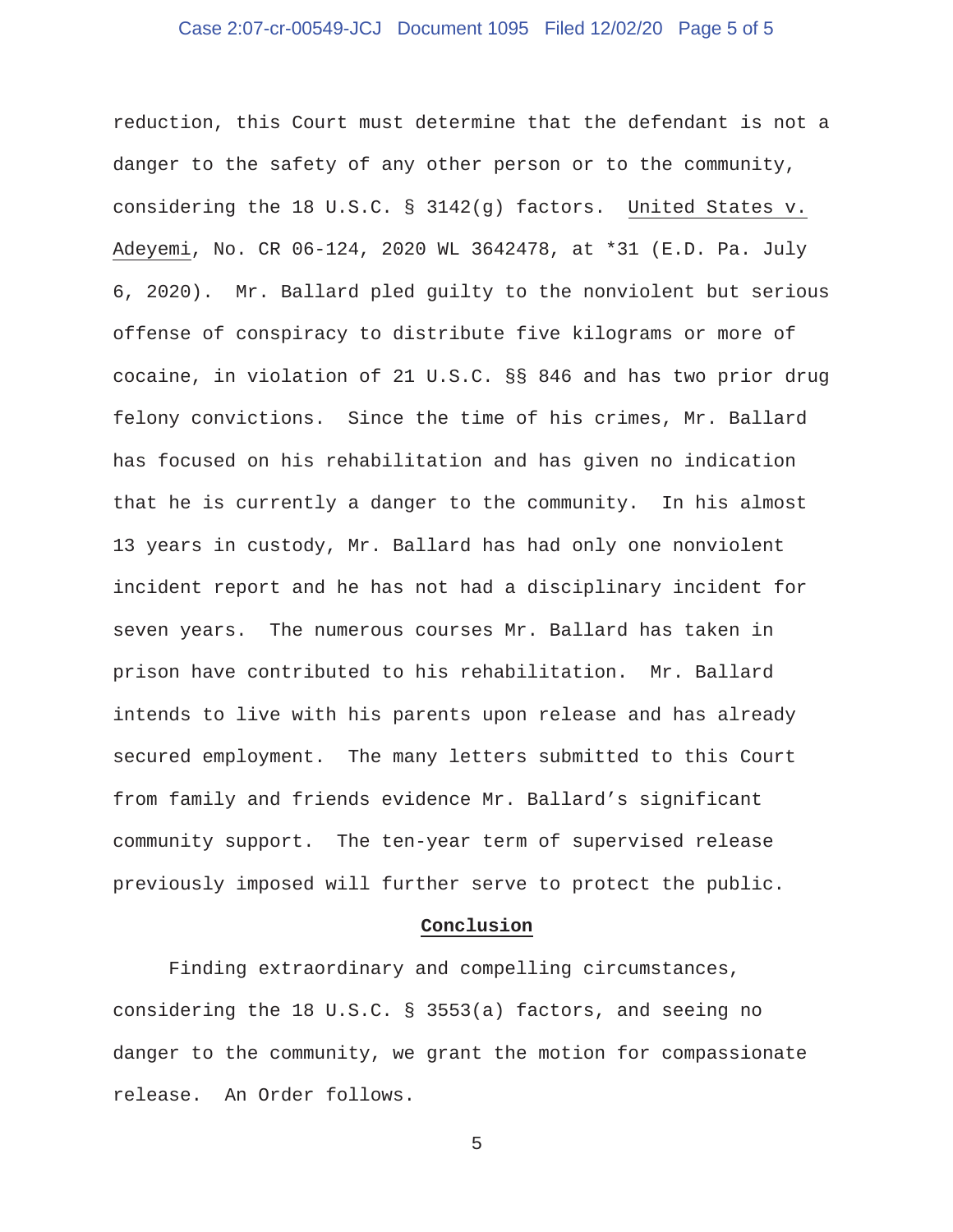# **IN THE UNITED STATES DISTRICT COURT FOR THE EASTERN DISTRICT OF PENNSYLVANIA**

| UNITED STATES OF AMERICA | CRIMINAL ACTION     |
|--------------------------|---------------------|
| v.                       |                     |
| ANTHONY RALLARD          | $NO. 07 - 549 - 10$ |

#### **O R D E R**

AND NOW, this 2nd day of December , 2020, upon consideration of Defendant's Motion to Reduce Sentence Pursuant to 18 U.S.C. § 3582(c)(1)(A)(i) (Doc. No. 1085), the government's response thereto (Doc. No. 1091), and Defendant's reply to the government's response (Doc. No. 1094), it is hereby ORDERED that the Motion is GRANTED.

The Court has considered the factors listed in 18 U.S.C. § 3553(a) and the policy statements issued by the Sentencing Commission, to the extent they are applicable, and finds that Mr. Ballard has presented "extraordinary and compelling reasons" justifying a reduction in his sentence.

Mr. Ballard's term of imprisonment is hereby reduced to the time he has already served. He shall be released from the custody of the Bureau of Prisons (FCI Miami) within fourteen days, allowing for the verification of the defendant's residence and/or establishment of a release plan, to make appropriate travel arrangements, and to ensure the defendant's safe release.